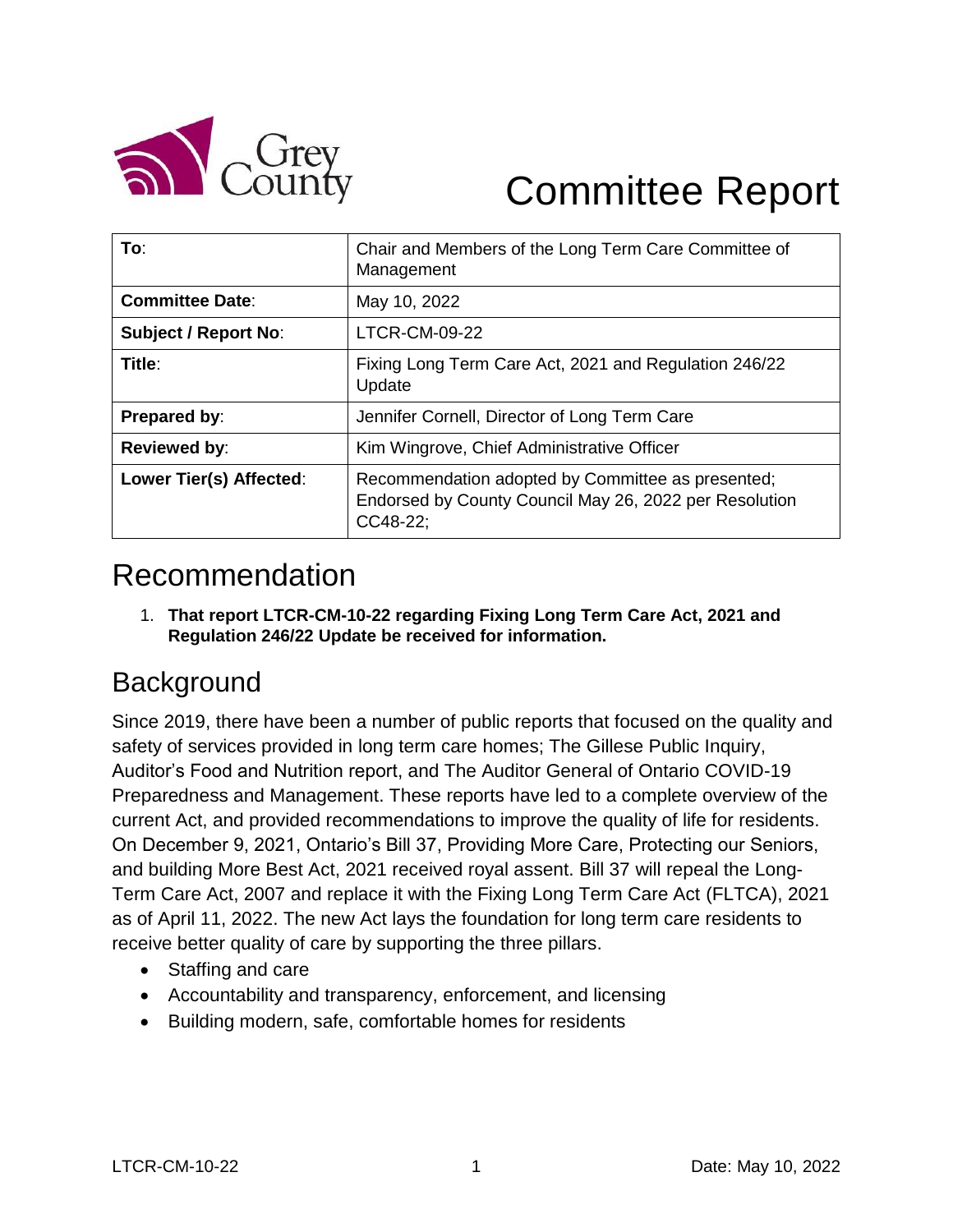# **Highlights**

## Direct Hours of Care Target

Prior to the Act, residents were receiving an average of two hours and 45 minutes of direct care from registered nurses, registered practical nurses and personal support workers. The FLTCA establishes incremental targets for the average minimum number of hours of direct care to be provided to the residents per day.

The Act phases in the requirements gradually over time; by March 31, 2025, the Act will require that an average of four hours of direct care be provided to residents by personal support workers and nurses, and by March 31, 2023, an average of 36 minutes of direct care must be provided to residents by allied health care professionals.

The government has also released [Ontario's Long-Term Care Staffing Plan,](https://www.ontario.ca/page/better-place-live-better-place-work-ontarios-long-term-care-staffing-plan) which focuses on increasing staff, increasing education and training, supporting staff development, improving working conditions, providing effective leadership, and evaluating and measuring success.

#### Considerations for employers

In implementing operational changes to achieve the direct hours of care targets and other obligations in the Act, employers should be mindful of the following considerations:

- Sufficient staff will need to be engaged or available to provide the required levels of care. Given that staffing shortages are already a challenge for employers in the sector, arrangements for contingent staffing or efforts towards recruitment and retention should be considered.
- Employers might adjust existing employees' hours of work, availability expectations, and scope of responsibility, consideration should be given to compliance with applicable terms of employment, including individual employment contracts and collective agreements for unionized staff. Unilateral changes could carry risk of constructive dismissal claims or grievances alleging breach of applicable collective agreement provisions.
- Employers should review and update their policies and procedures to incorporate these targets and methods of monitoring and complying with them.
- The term "allied health care professionals" is not defined by the Act and is open to be defined in further regulations. Employers must be vigilant in keeping up with upcoming regulations and hire and/or allocate the specified hours to these health care professionals.

#### Compliance and Enforcement

The FLTCA has strengthened the tools for compliance and enforcement to improve resident care and safety. These tools will be used as part of the Ministry's Inspection Program and include:

- Remedied Non-Compliance (NEW)
	- o Inspectors may address very low risk instances of non-compliance during an inspection without having to take further compliance action.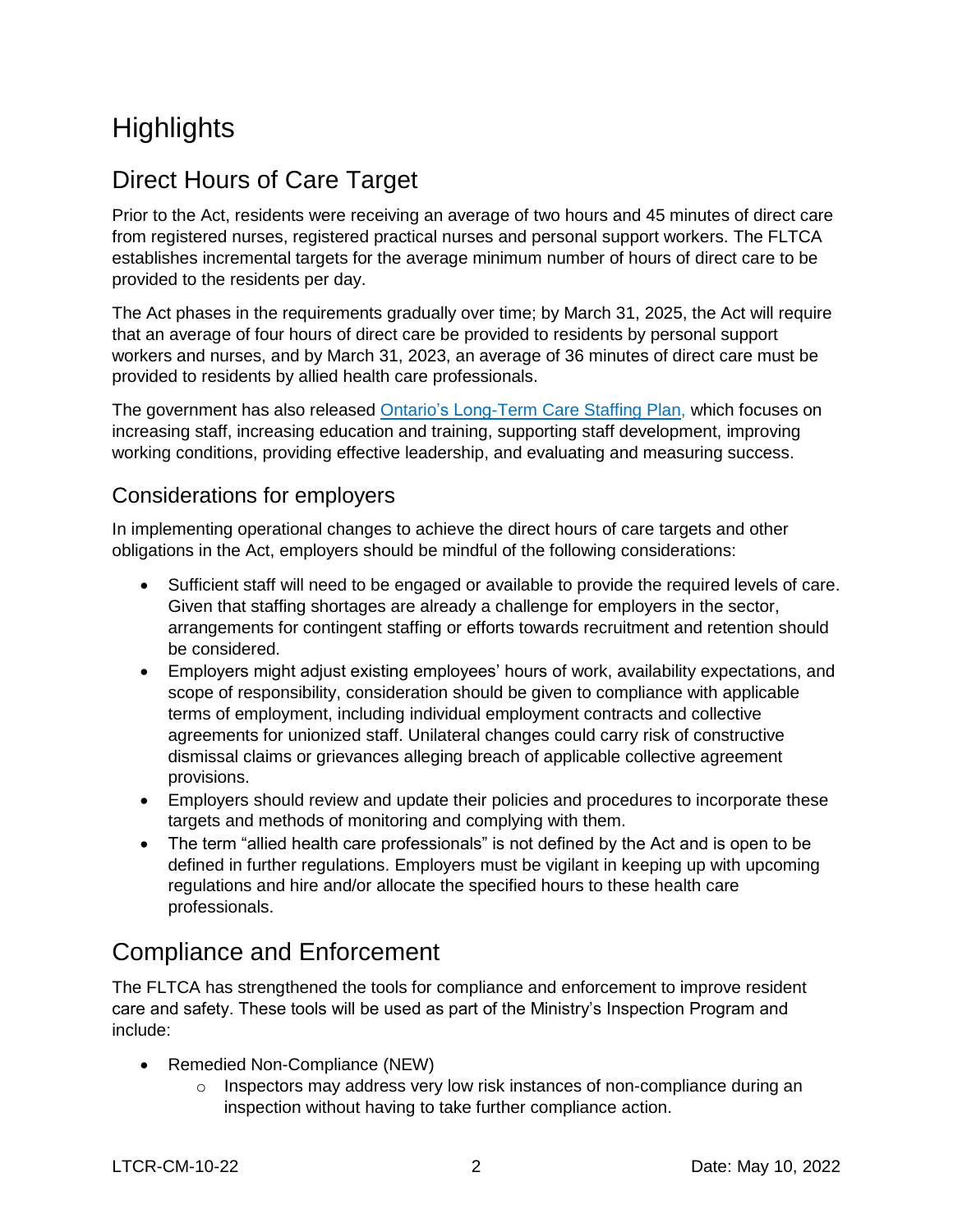- Written Notifications
	- $\circ$  Inspectors are no longer able to issue a voluntary plan of correction as a possible compliance action.
- Compliance Orders (NEW)
	- $\circ$  When there is a non-compliance finding the inspector may issue an order that requires the home to do anything or refrain from doing anything to achieve compliance with FLTCA.
	- $\circ$  The home must prepare, submit, and implement a written plan for achieving compliance.
	- $\circ$  There are also two new areas of the compliance order that may include direction by the inspector for the homes to:
		- Arrange for specific staff to receive training.
		- Allow the Ministry to perform any work or activity at the licensee's expense.
- Administrative Monetary Penalties (AMP) (NEW)
	- $\circ$  An inspector can issue an AMP if licensee has not complied with a requirement under the FLTCA and must be issued if the licensee:
		- Has not complied with a compliance order made under the FLTCA; or;
		- Has not complied with a requirement under the FLTCA and it results in a compliance order being issued and the licensee has received at least one other compliance order for the same requirement within a three-year period.
- Order Requiring Management (UPDATED)
	- $\circ$  The FLTCA may order a licensee to retain a temporary manager to assist in the management of the home if they determine that there are circumstances that are harmful to the health, safety, or welfare of residents or if there is an emergency situation.
	- $\circ$  A temporary manager may also be brought into the home to mange the entire operations of the home.
- Increased Fines for Offences (NEW)
	- $\circ$  Current fines have doubled; if convicted an individual could face a fine up to \$200,000 for first offence and up to \$4000,000 for a subsequent offence. If convicted a corporation could face a fine up to \$500,000 for a first offence and up to \$1,000,000 for a subsequent offense.
- Investigations
	- o Ministry is expanding its capacity to investigate and lay charges for offenses under the FLTCA.
- License Suspension and Supervisor (NEW)
	- o The Minister of LTC or the Director may suspend a license and appoint a LTC Supervisor to take over operations of the home until suspension is lifted, the license expires or revoked.

#### **Complaints**

All LTC homes must post their complaints procedure including the Ministry's telephone number in an area of the home that is easy to find, this information must also be provided at the time of admission. The FLTCA has updated the requirements for licensees to include: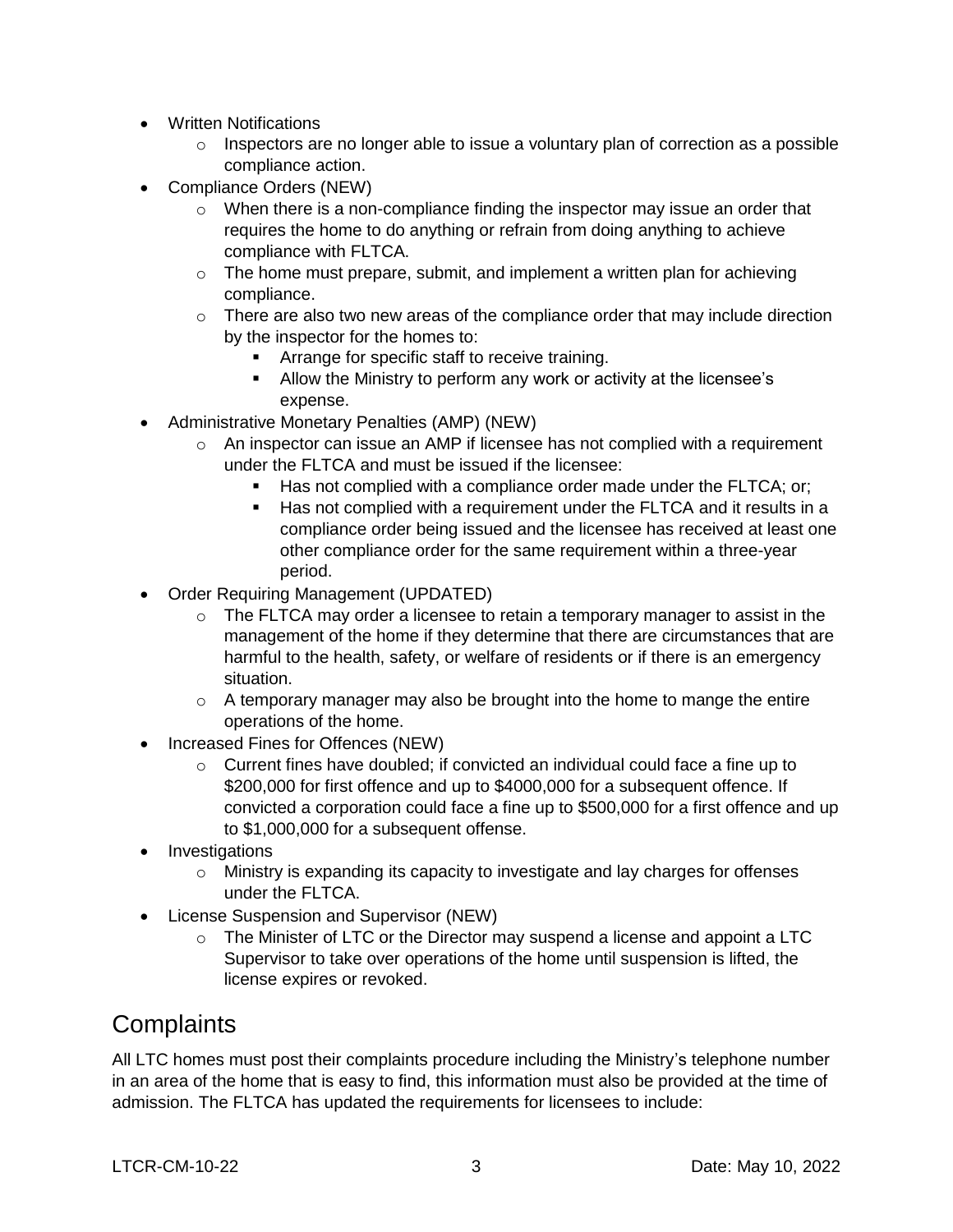- A licensee must forward all complaints that allege harm or risk of harm to one or more residents including but not limited to physical harm, immediately to the Director.
- A licensee must provide contact information for the MLTC Family Support and Action Line and for the Patient Ombudsman to the complainant in response to a complaint.
- Any complaint received about resident care or how the home runs, requires an investigation.
- If complaint alleges harm or risk of harm to one or more residents, the licensee must investigate the complaint immediately and forward to the Director.
- The response must be completed in the assigned timeframe and include telephone number of LTC Family Support and Action Line and the contact for the Patient Ombudsman.
- A documented record must be kept for all complaints received regarding resident care or the home's operation.
	- o What the complaint was about
	- o The date the complaint was received
	- o The action taken to resolve the complaint
	- o How it was finally resolved
	- o The dates on which any response was provided
	- o Any further responses from the complainant
- Trends must be analyzed every quarter and written records of each review must be kept.
- Licensees are encouraged to post all avenues available when submitting a complaint; Telephone, written correspondence or contacting the Patient Ombudsman.

## Continuous Quality Improvement Initiative

The FLTCA now has a greater emphasis on resident quality of care, quality of life and continuous quality improvement. Every licensee is required to:

- Establish an interdisciplinary quality improvement committee within six months of the date the section of regulation comes into effect.
	- $\circ$  The Committee is intended to create a safe and collaborative environment to support an ongoing culture shift. Members include the Executive Director, Director of Nursing, Medical Director, Designated Lead, Registered Dietitian, and a representative from Pharmacy, Nursing, Personal Support Worker, Resident Council and Family Council.
- Ensure the home's continuous quality of improvement initiative is coordinated by a designated lead.
- Prepare an interim report on the continuous quality improvement initiative for the home for the 2022-23 fiscal year and post the report on the County's website. Report must be completed and posted on web annually.
- Record must be maintained of all persons who participated in evaluation of improvements.
- Improve the resident experience by implementing the new requirement for air conditioning in resident bedrooms.
- Increasing menu planning flexibility and allowing more choice to better meet the needs of residents.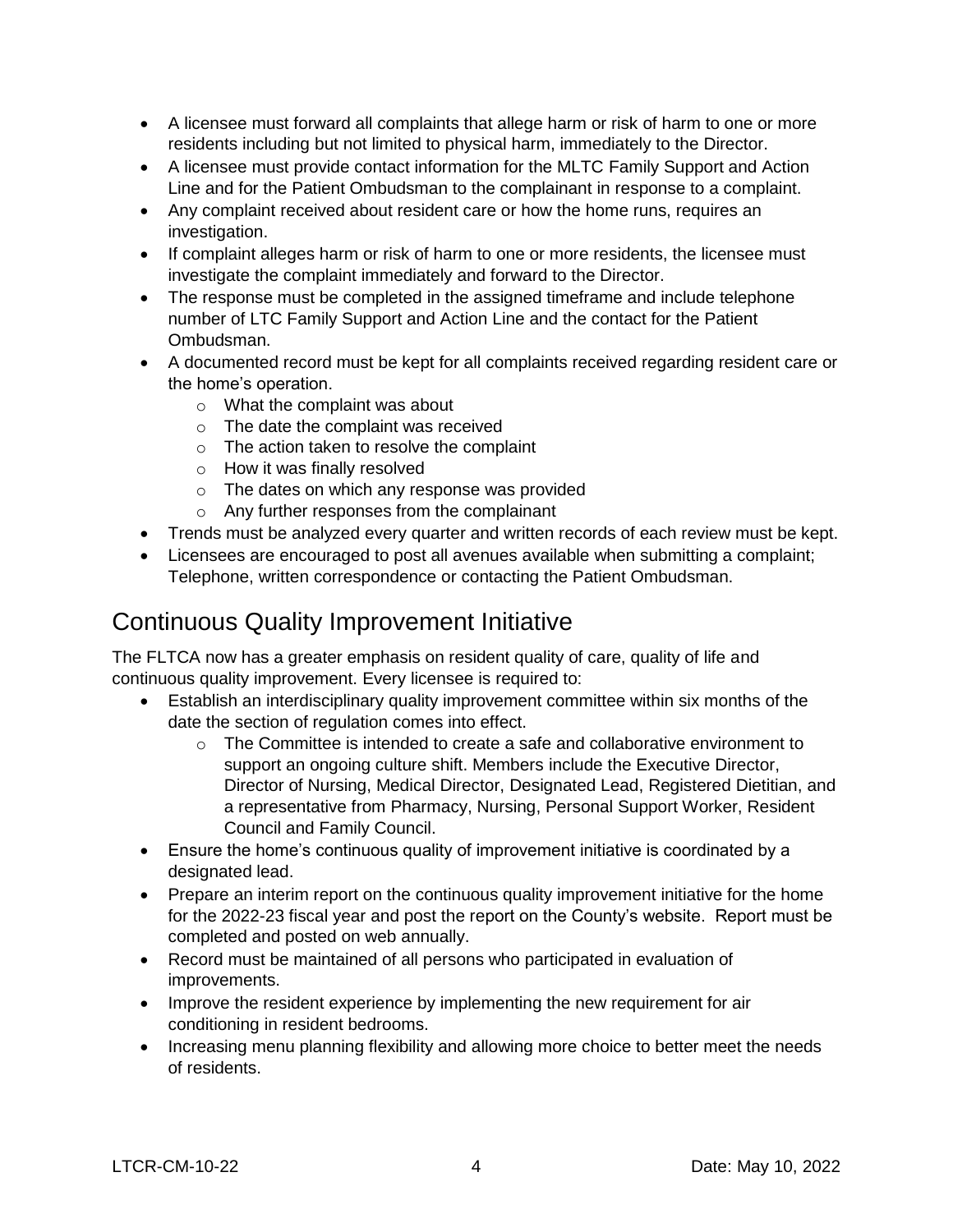#### Whistle-blowing Protections

The FLTCA continues the strong protections for whistle-blowers, it now expands to apply to any disclosure by anyone to any personnel of the Ministry and to LTC Residents' and Family Councils and prohibits any form of retaliation or threats of retaliation against someone. The home must post whistle blowing protections and provide this information to residents, staff, and volunteers.

The FLTCA gives protection to residents and family members from worrying about the affect of care due to raising concerns. A disclosure can be about anything, and anyone can come forward.

## Infection Prevention and Control Standard

[Infection Prevention and Control Standards](https://ltchomes.net/LTCHPORTAL/Content/12.%20IPAC%20Standard%20-%20EN.pdf) for LTC Homes has been developed based on current evidence-based requirements for IPAC in long-term care and reflects robust practices that are appropriate to the long-term care setting.

LTC Homes must implement any standard or protocol issued by the Director in regard to infection prevention and control and must comply with current evident and best practice. (IPAC Canada, Public Health Ontario and advice from expert IPAC practitioners). Additional requirements include:

- Additional training for IPAC leads
- IPAC Lead Certification within 3 years of new regulation
- Quality Management Program for IPAC must be implemented
- Additional personnel and resource assignments for IPAC program.
- IPAC program is implemented based on the standards and protocols issued by the Director. Sections of the standards include IPAC Program and Resources, Surveillance, Outbreak Preparedness and Management, IPAC Polices and Procedures, PPE, Training and Education, Regular Evaluation and Quality Improvement, Routine and Additional Precautions, Hand Hygiene Program and Immunization and Screening and must be implemented once FLTCA comes into effect.
- Each licensee shall implement any IPAC standard, or protocol issued by the Director.

## Palliative Care

The changes to Palliative Care reflect a shift in practice towards a broader and more holistic approach to palliative Care that aligns with the Ontario Provincial Framework for Palliative Care. The FLTCA has added a new right to the Resident's Bill of Rights to include every resident to be provided with care and services based on a palliative care philosophy.

All licensees must ensure that the resident's plan of care includes all aspects of care, including the integration of care/services that are based on the interdisciplinary assessment that has considered the resident's physical, emotional, psychological, social, cultural, and spiritual needs. An explanation of the palliative care options must be provided to the resident or POA/SDM and include at a minimum, quality of life improvements, symptom management, psychosocial support, and end of life care, if appropriate.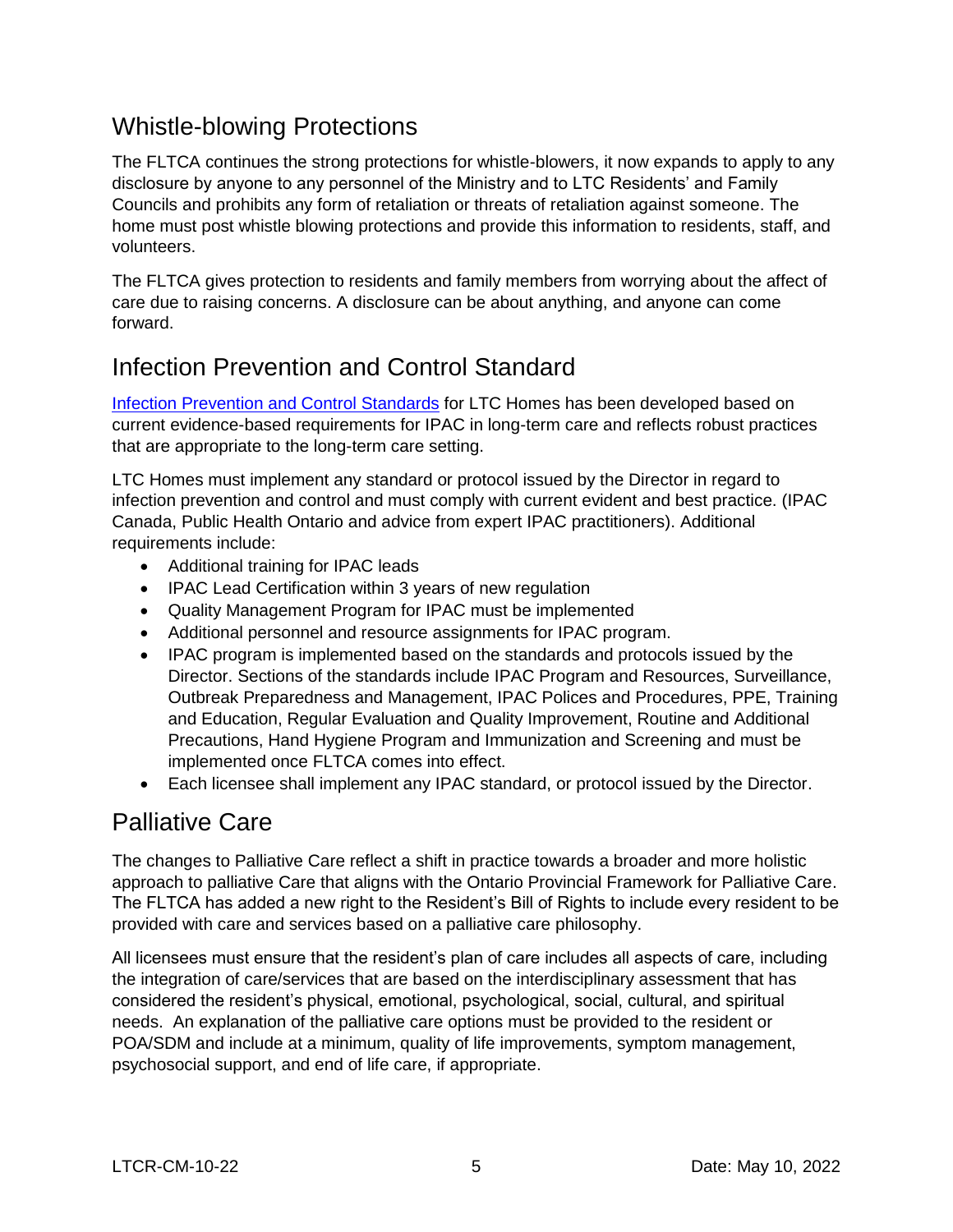Palliative Care Training has been updated in the FLTCA to include Medical Directors and physicians.

All homes must comply with the palliative care requirements within six months of the FLTCA enforcement date. All resident's plan of care that were in effect before April 11<sup>th</sup> continue to be considered in effect under the new FLTCA and reviewed/revised as per O. Reg. 246/22.

# Enhanced Screening Measures in LTC Homes

The FLTCA has enhanced the screening requirements for staff, volunteers, and members of the licensee's board of directors, its board of or committee of management or other governing structure.

Including:

- Restricting hiring staff, accepting volunteers, and maintaining relationships with members of the licensee's board of directors, its board of or committee of management or other governing structure if there has been an offence(s) against the vulnerable population or professional misconduct by a regulated professional.
- Members of the licensee's board of directors, its board of or committee of management or other governing structure are now part of the enhanced screening, and a police record check is to be conducted within six months before the person becomes a member of the licensee's governing structure.
	- $\circ$  Active members will have six months from the date that the regulation came into effect to comply with police record checks and signed declaration.
- Homes must ensure that police record checks have been received within three months for individuals that were hired during the pandemic.

## Emergency Planning

The FLTCA has strengthened the requirements for emergency and evacuation plans for LTC homes. Three months after the FLTCA effective date, homes must consult with entities that are involved or provide emergency services to the home, this also includes resident and family councils. The plan must clearly state activation and deactivation process, along with the communication plan to ensure frequent and ongoing communication. Homes are required to record emergency plans in writing, make plans available on its website and make physical copies available when requested.

Types of emergencies has been expanded to include outbreaks of communicable diseases, gas leaks, natural disasters, extreme weather events, boil water advisories and floods.

Outbreak of a communicable diseases, outbreaks of a disease of public health significance, epidemics and pandemics requirements have been updated to include:

- Identifying as area of the home to be used for isolating residents as required
- Cohorting process for staff and residents
- Staffing contingency plans during an emergency
- Managing staff exposure to an infectious disease policy
- Management of symptomatic residents and staff process
- A process that outlines who the Outbreak Management Team is and their roles and responsibilities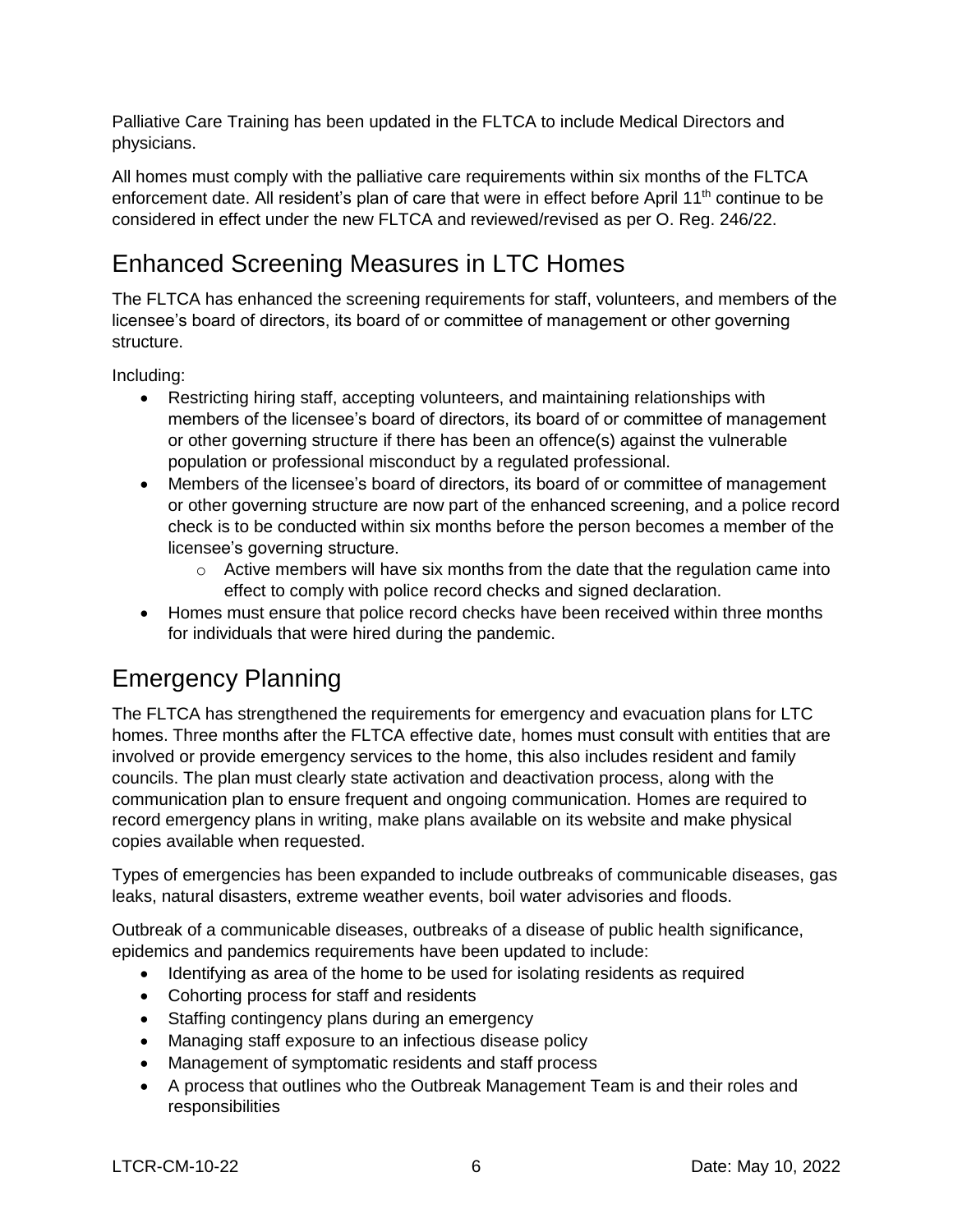Emergency plans must include resourcing PPE supplies, identification of emergency service providers roles and responsibilities and a plan for food, fluid and drug provision in the event of an emergency.

Emergency plans must also include a recovery process that debriefs residents, POA/SDM, staff, volunteers and students that establishes how to resume to normal operations and how to support individuals that are experienced distress during the emergency. Homes must evaluation the plan within 30 days of emergency being declared over.

Homes' evacuation plans must now include the identification of a safe environment location, transportation plan and a plan to transport critical medication, supplies and equipment. At least once every three years, homes must conduct a planned evacuation test and record this information along with any changes of improvement.

Every LTC home must ensure all staff, students and volunteers are trained on the emergency plan during orientation and annually thereafter.

Annual attestation attesting to compliance must be prepared by all LTC Homes and submitted to the Director.

Website content must be updated to include:

- Physical address of home
- The approximate number of licensed beds
- Direct content information: Licensee, senior officer of the home (in case of municipal home – a person who is on the Committee of Management), Administrator/Executive Director, Director of Care and all infection prevention and control leads.
- The Ministry toll-free number for making complaints
- The current annual report
- The current version of emergency plans
- The current version of the visitor policy

#### Other obligations

The FLTCA maintains the existing limit on temporary, casual, or agency staff.

• In order to provide a stable and consistent workforce and to improve continuity of care to residents, every licensee of a long-term care home shall ensure that the use of temporary, casual or agency staff is limited in accordance with the regulations.

Many of the new FLTCA requirements have come into force on April 11<sup>th</sup>, 2022, there are some requirements that have assigned timelines and are provided in the link below.

#### Next Steps

Most of the requirements have come into force on April 11<sup>th</sup>, however there is a transition period that ranges from 3 to 6 months for identified items. Policies and Procedures are currently being updated to reflect new regulations. Our teams are preparing education for team members on new Act/Regulations. Medical Directors have been updated on new regulations and requirements for their role at the recent Medical Director's meeting. Health Quality Ontario – Quality Improvement Plan (QIP) for all three homes will be submitted on June 30, 2022. The